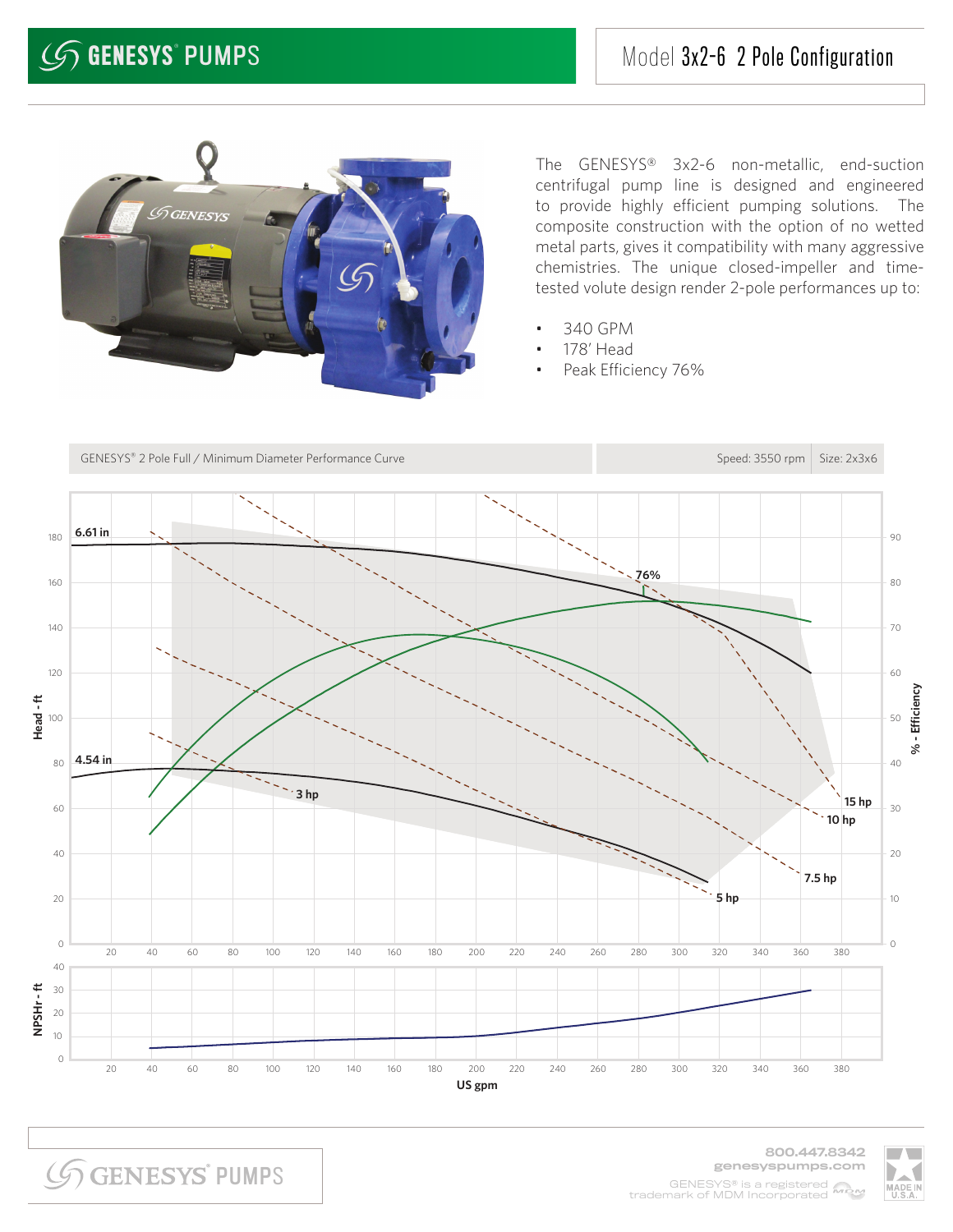# $\mathcal{G}$  GENESYS° PUMPS

## 3x2-6 DATASHEET 2 Pole Configuration

#### Pump: Size: 3x2-6 Type: Genesys Speed: 3550 rpm Synch speed: 3600 rpm Dia: 6.61 in Curve: Impeller: Specific Speeds: Ns: ---Nss: --- Dimensions: Suction: 3 in Discharge: 2 in Pump Limits: Temperature: 194 °F Power: 15 hp<br>Pressure: 78 psi g Pressure: 78 psi g Pressure: 78 psi g Sphere size: 0.5 in S earch Criteria: Flow: --- Head: ---F luid: Water Temperature: 60 °F SG: 1 Vapor pressure: 0.2563 psi a Atm pressure: 14.7 psi a NPSHa: --- Motor: --- Speed: Frame: --- Standard: NEMA JM Enclosure: TEFC Sizing criteria: Max Power on Design Curve Pump S election Warnings:

Design curve maximum power exceeds limit for the pump.



|                       | Performance Evaluation: |            |                            |             |             |  |  |  |
|-----------------------|-------------------------|------------|----------------------------|-------------|-------------|--|--|--|
| <b>Flow</b><br>US gpm | Speed<br>rpm            | Head<br>ft | <b>E</b> fficiency<br>$\%$ | Power<br>hp | NPSHr<br>ft |  |  |  |
| 350                   | 3550                    | 128        | 72.6                       | 15.5        | 27.9        |  |  |  |
| 292                   | 3550                    | 151        | 75.6                       | 14.7        | 19.5        |  |  |  |
| 234                   | 3550                    | 163        | 73                         | 13.2        | 13.3        |  |  |  |
| 175                   | 3550                    | 172        | 66.1                       | 11.5        | 9.63        |  |  |  |
| 117                   | 3550                    | 176        | 53.5                       | 9.69        | 8.17        |  |  |  |

---- Data Point ---- Flow: 283 US gpm Head: 154 ft Eff: 75.9% Power: 14.5 hp NPSHr: 18.1 ft ---- Design Curve ---- Shutoff head: 177 ft Shutoff dP: 76.5 psi



Max power: 15.5 hp @ 365 US gpm

**SGENESYS PUMPS** 

800.447.8342 genesyspumps.com GENESYS® is a registered MOM trademark of MDM Incorporated

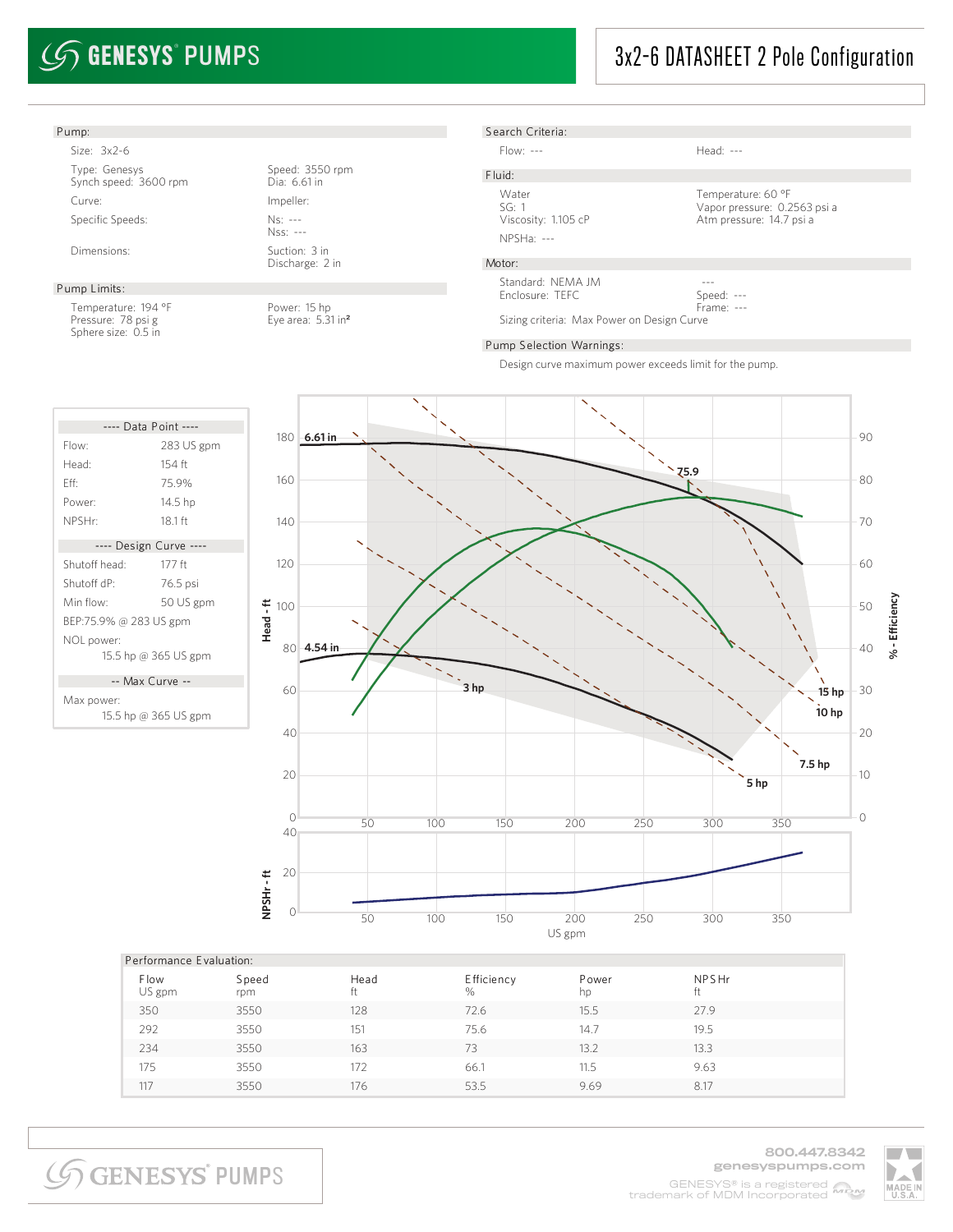

The GENESYS® 3x2-6 non-metallic, end-suction centrifugal pump line is designed and engineered to provide highly efficient pumping solutions. The composite construction with the option of no wetted metal parts, gives it compatibility with many aggressive chemistries. The unique closed-impeller and timetested volute design render 4-pole performances up to:

- 250 GPM
- 43' Head
- Peak Efficiency 76%



**SGENESYS PUMPS** 

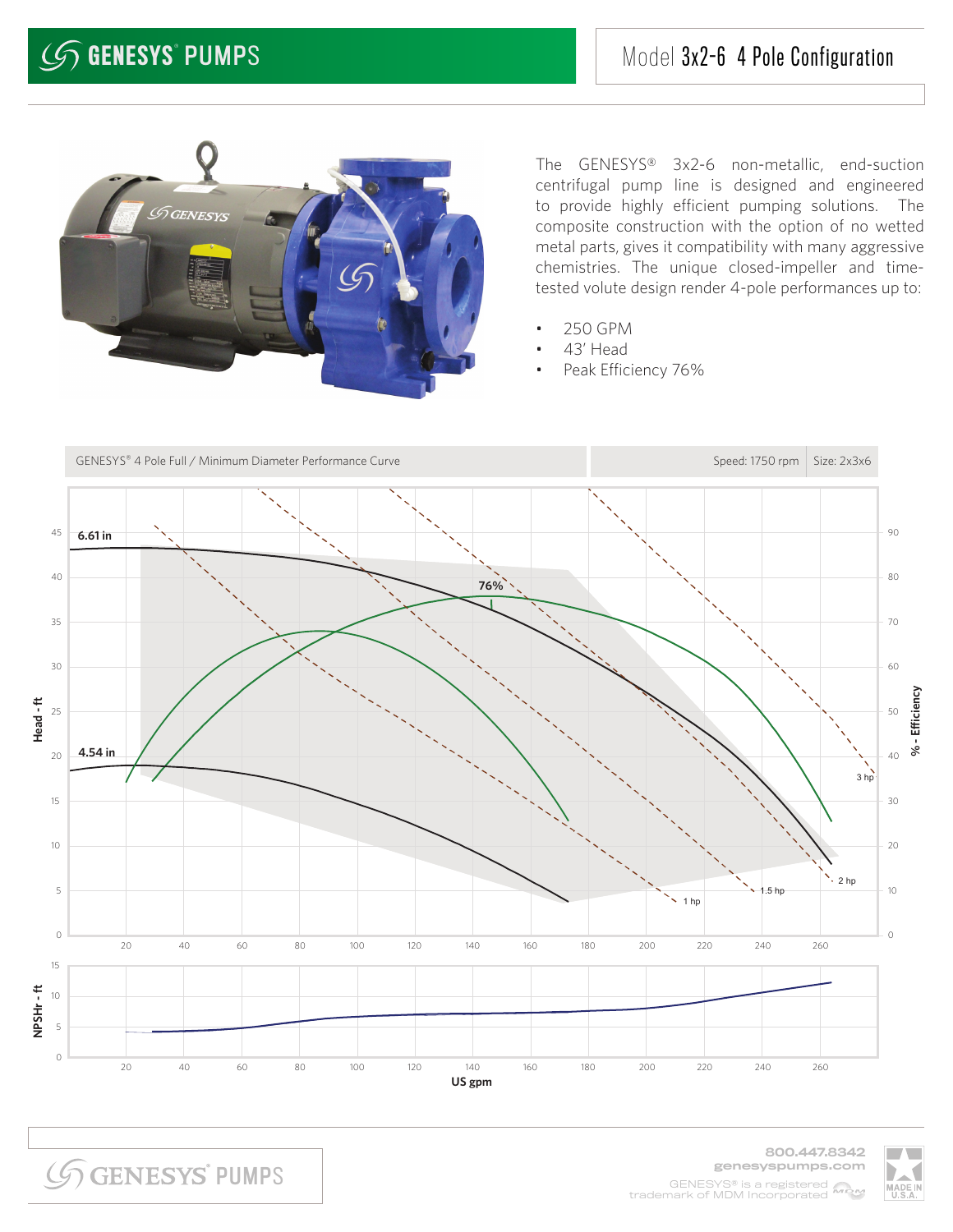## 3x2-6 DATASHEET 4 Pole Configuration



**SGENESYS PUMPS** 

800.447.8342 genesyspumps.com GENESYS® is a registered MOM trademark of MDM Incorporated

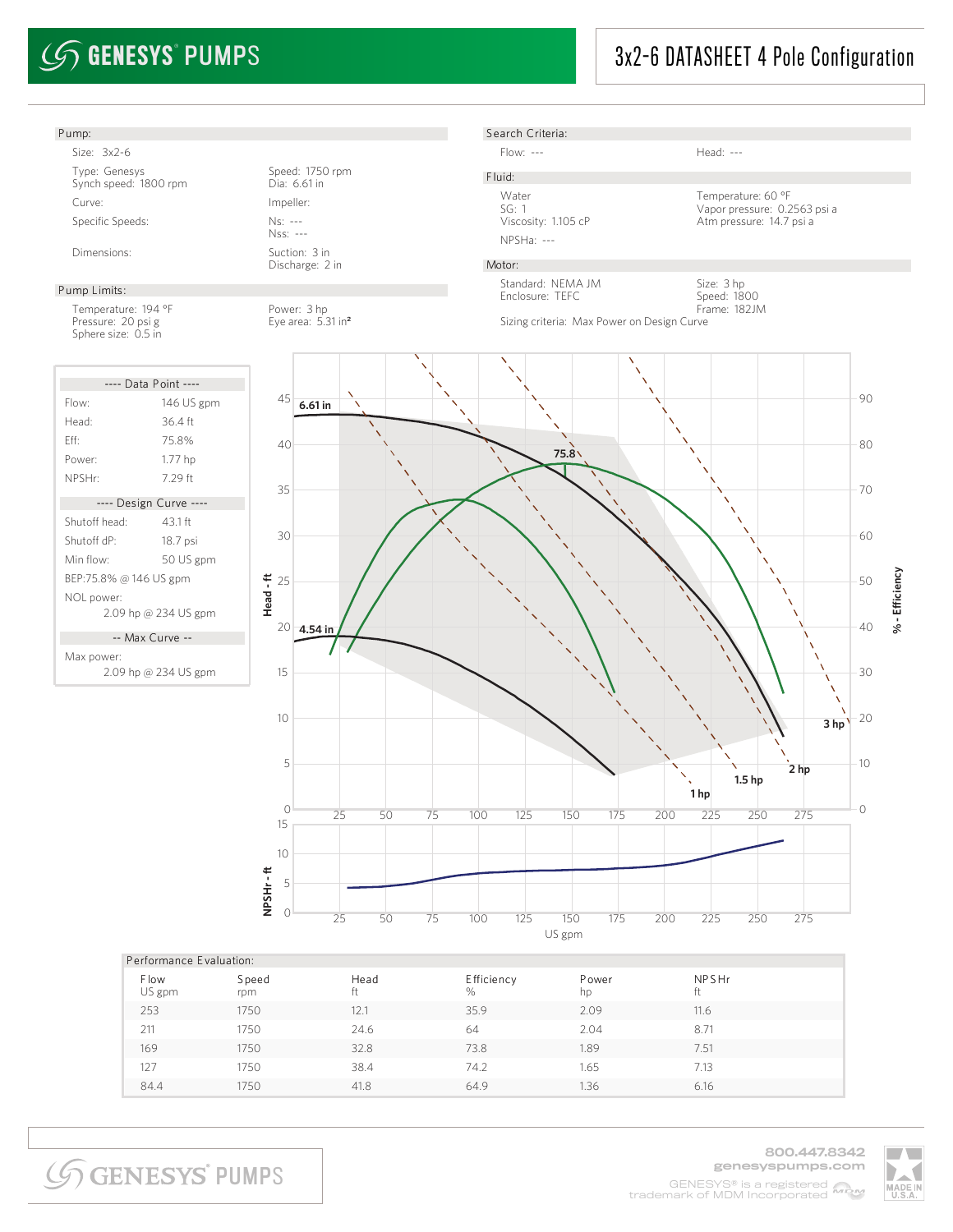

The GENESYS® 3x2-6 non-metallic, end-suction centrifugal pump line is designed and engineered to provide highly efficient pumping solutions. The composite construction with the option of no wetted metal parts, gives it compatibility with many aggressive chemistries. The unique closed-impeller and timetested volute design render 6-pole performances up to:

- 170 GPM
- 18' Head
- Peak Efficiency 76%



**SGENESYS PUMPS**